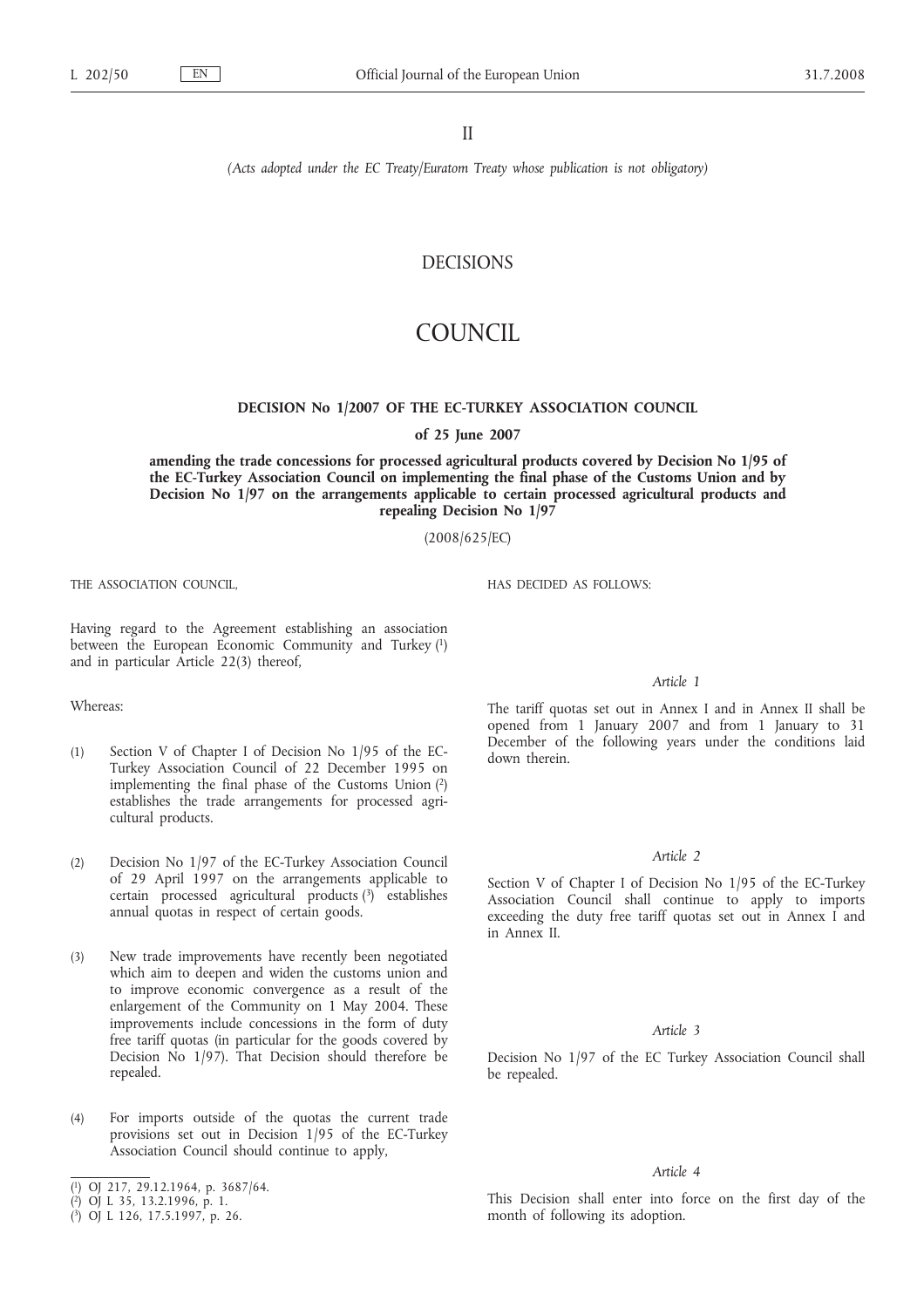It shall apply as from 1 January 2007.

Done at Brussels, 25 June 2007.

*For the Association Council The President* A. GÜL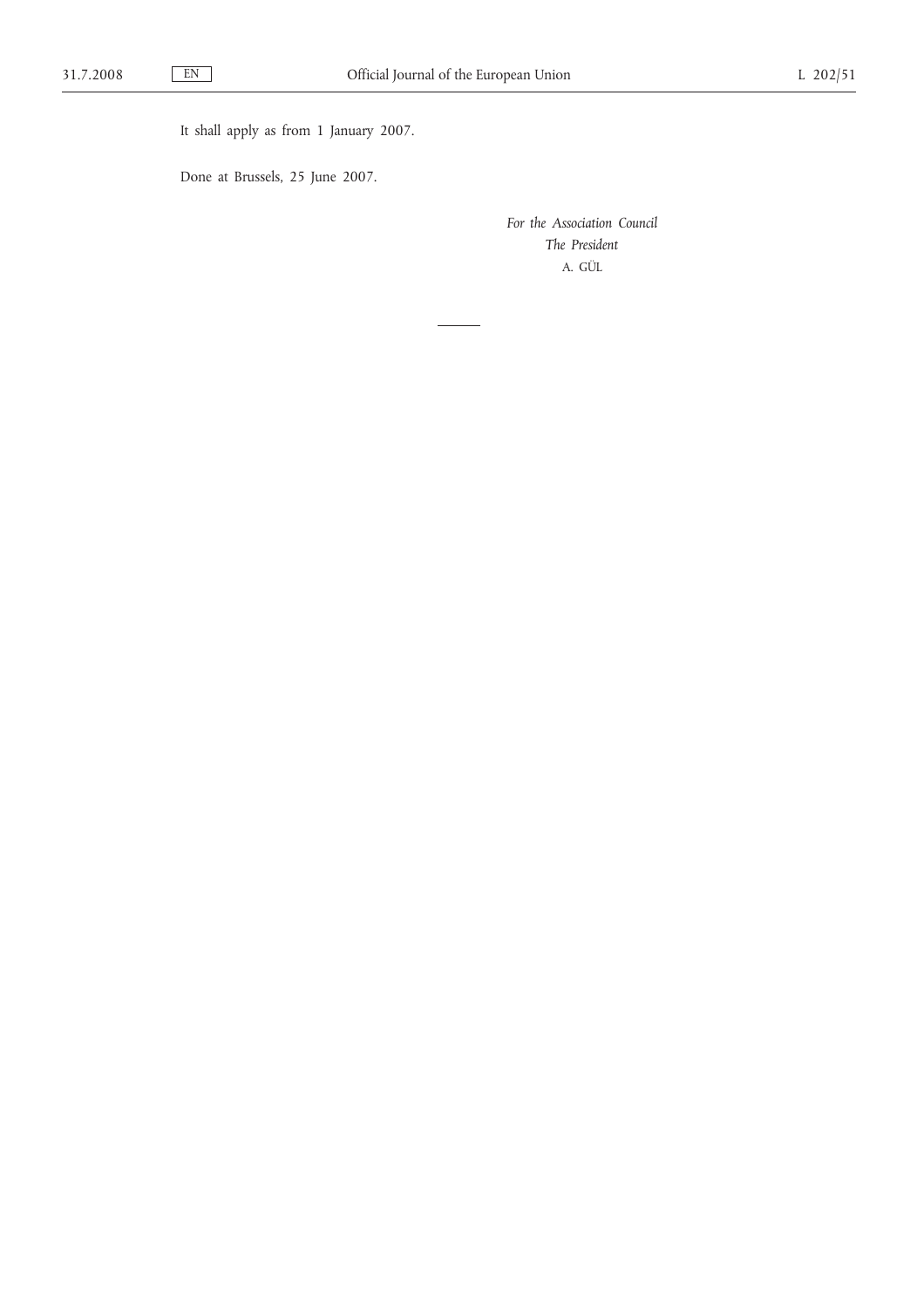### *ANNEX I*

## **Duty-free tariff quotas applicable upon imports into the EU of processed agricultural products from Turkey**

| CN code    | Product description                                                                                                                                                                                    | Annual duty-free<br>tariff quota<br>(in tonnes net<br>weight) |
|------------|--------------------------------------------------------------------------------------------------------------------------------------------------------------------------------------------------------|---------------------------------------------------------------|
| (1)        | (2)                                                                                                                                                                                                    | (3)                                                           |
| 1704       | Sugar confectionery (including white chocolate), not containing cocoa:                                                                                                                                 |                                                               |
| 1704 10    | - Chewing gum, whether or not sugar-coated:                                                                                                                                                            |                                                               |
|            | -- Containing less than 60% by weight of sucrose (including invert sugar<br>expressed as sucrose):                                                                                                     |                                                               |
| 1704 10 11 | --- Gum in strips                                                                                                                                                                                      |                                                               |
| 1704 10 19 | --- Other                                                                                                                                                                                              | 5 0 0 0                                                       |
|            | -- Containing 60% or more by weight of sucrose (including invert sugar<br>expressed as sucrose):                                                                                                       |                                                               |
| 1704 10 91 | --- Gum in strips                                                                                                                                                                                      |                                                               |
| 1704 10 99 | --- Other                                                                                                                                                                                              |                                                               |
| 1704 90    | - Other:                                                                                                                                                                                               |                                                               |
| 1704 90 30 | -- White chocolate                                                                                                                                                                                     |                                                               |
|            | $--$ Other:                                                                                                                                                                                            |                                                               |
| 1704 90 51 | --- Pastes, including marzipan, in immediate packings of a net content of 1 kg or<br>more                                                                                                              |                                                               |
| 1704 90 55 | --- Throat pastilles and cough drops                                                                                                                                                                   |                                                               |
| 1704 90 61 | --- Sugar-coated (panned) goods                                                                                                                                                                        |                                                               |
|            | $---$ Other:                                                                                                                                                                                           | $10000$ $(1)$                                                 |
| 1704 90 65 | ---- Gum confectionery and jelly confectionery, including fruit pastes in the form<br>of sugar confectionery                                                                                           |                                                               |
| 1704 90 71 | ---- Boiled sweets whether or not filled                                                                                                                                                               |                                                               |
| 1704 90 75 | ---- Toffees, caramels and similar sweets                                                                                                                                                              |                                                               |
|            | $---$ Other:                                                                                                                                                                                           |                                                               |
| 1704 90 81 | ----- Compressed tablets                                                                                                                                                                               |                                                               |
| 1704 90 99 | $---$ Other                                                                                                                                                                                            |                                                               |
| 1806       | Chocolate and other food preparations containing cocoa:                                                                                                                                                |                                                               |
| 1806 10    | - Cocoa powder, containing added sugar or other sweetening matter:                                                                                                                                     |                                                               |
| 1806 10 20 | -- Containing 5 % or more but less than 65 % by weight of sucrose (including<br>invert sugar expressed as sucrose) or isoglucose expressed as sucrose                                                  | $5000$ (2)                                                    |
| 1806 20    | - Other preparations in blocks, slabs or bars weighing more than 2 kg or in<br>liquid, paste, powder, granular or other bulk form in containers or immediate<br>packings, of a content exceeding 2 kg: |                                                               |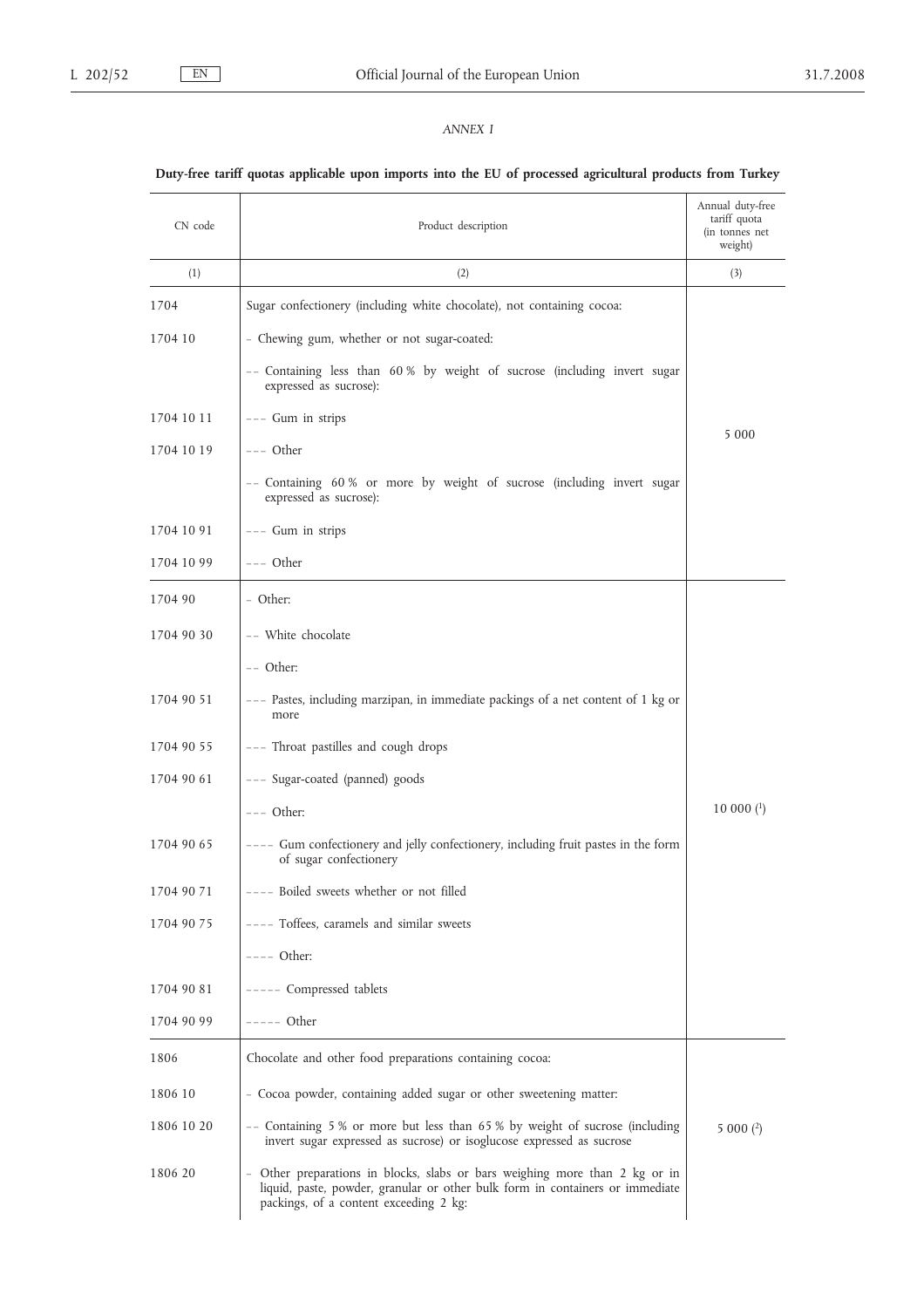| (1)        | (2)                                                                                                                                                                                                                                                                                                                                                                                                                                                   | (3)    |
|------------|-------------------------------------------------------------------------------------------------------------------------------------------------------------------------------------------------------------------------------------------------------------------------------------------------------------------------------------------------------------------------------------------------------------------------------------------------------|--------|
| 1806 20 10 | -- Containing 31 % or more by weight of cocoa butter or containing a combined<br>weight of 31 % or more of cocoa butter and milkfat                                                                                                                                                                                                                                                                                                                   |        |
| 1806 20 30 | -- Containing a combined weight of 25 % or more, but less than 31 % of cocoa<br>butter and milkfat                                                                                                                                                                                                                                                                                                                                                    |        |
|            | -- Other:                                                                                                                                                                                                                                                                                                                                                                                                                                             |        |
| 1806 20 50 | --- Containing 18 % or more by weight of cocoa butter                                                                                                                                                                                                                                                                                                                                                                                                 |        |
| 1806 20 70 | --- Chocolate milk crumb                                                                                                                                                                                                                                                                                                                                                                                                                              |        |
| 1806 20 80 | --- Chocolate flavour coating                                                                                                                                                                                                                                                                                                                                                                                                                         |        |
| 1806 20 95 | --- Other                                                                                                                                                                                                                                                                                                                                                                                                                                             |        |
|            | - Other, in blocks, slabs or bars:                                                                                                                                                                                                                                                                                                                                                                                                                    |        |
| 1806 31 00 | -- Filled                                                                                                                                                                                                                                                                                                                                                                                                                                             |        |
| 1806 32    | -- Not filled                                                                                                                                                                                                                                                                                                                                                                                                                                         |        |
| 1806 32 10 | --- With added cereal, fruit or nuts                                                                                                                                                                                                                                                                                                                                                                                                                  |        |
| 1806 32 90 | --- Other                                                                                                                                                                                                                                                                                                                                                                                                                                             |        |
| 1806 90    | - Other:                                                                                                                                                                                                                                                                                                                                                                                                                                              |        |
|            | -- Chocolate and chocolate products:                                                                                                                                                                                                                                                                                                                                                                                                                  |        |
|            | --- Chocolates (including pralines), whether or not filled:                                                                                                                                                                                                                                                                                                                                                                                           |        |
| 1806 90 11 | ---- Containing alcohol                                                                                                                                                                                                                                                                                                                                                                                                                               |        |
| 1806 90 19 | $---$ Other                                                                                                                                                                                                                                                                                                                                                                                                                                           |        |
|            | --- Other:                                                                                                                                                                                                                                                                                                                                                                                                                                            |        |
| 1806 90 31 | $---$ Filled                                                                                                                                                                                                                                                                                                                                                                                                                                          |        |
| 1806 90 39 | $---$ Not filled                                                                                                                                                                                                                                                                                                                                                                                                                                      |        |
| 1806 90 50 | -- Sugar confectionery and substitutes therefore made from sugar substitution<br>products, containing cocoa                                                                                                                                                                                                                                                                                                                                           |        |
| 1806 90 60 | -- Spreads containing cocoa                                                                                                                                                                                                                                                                                                                                                                                                                           |        |
| 1806 90 70 | -- Preparations containing cocoa for making beverages                                                                                                                                                                                                                                                                                                                                                                                                 |        |
| 1806 90 90 | -- Other                                                                                                                                                                                                                                                                                                                                                                                                                                              |        |
| 1901       | Malt extract; food preparations of flour, groats, meal, starch or malt extract, not<br>containing cocoa or containing less than 40 % by weight of cocoa calculated on a<br>totally defatted basis, not elsewhere specified or included; food preparations of<br>goods of headings 0401 to 0404, not containing cocoa or containing less than<br>5% by weight of cocoa calculated on a totally defatted basis, not elsewhere<br>specified or included: | 900    |
| 1901 20 00 | - Mixes and doughs for the preparation of bakers' wares of heading 1905                                                                                                                                                                                                                                                                                                                                                                               |        |
| 1902       | Pasta, whether or not cooked or stuffed (with meat or other substances) or<br>otherwise prepared, such as spaghetti, macaroni, noodles, lasagne, gnocchi,<br>ravioli, cannelloni; couscous, whether or not prepared:                                                                                                                                                                                                                                  | 20 000 |
|            | - Uncooked pasta, not stuffed or otherwise prepared:                                                                                                                                                                                                                                                                                                                                                                                                  |        |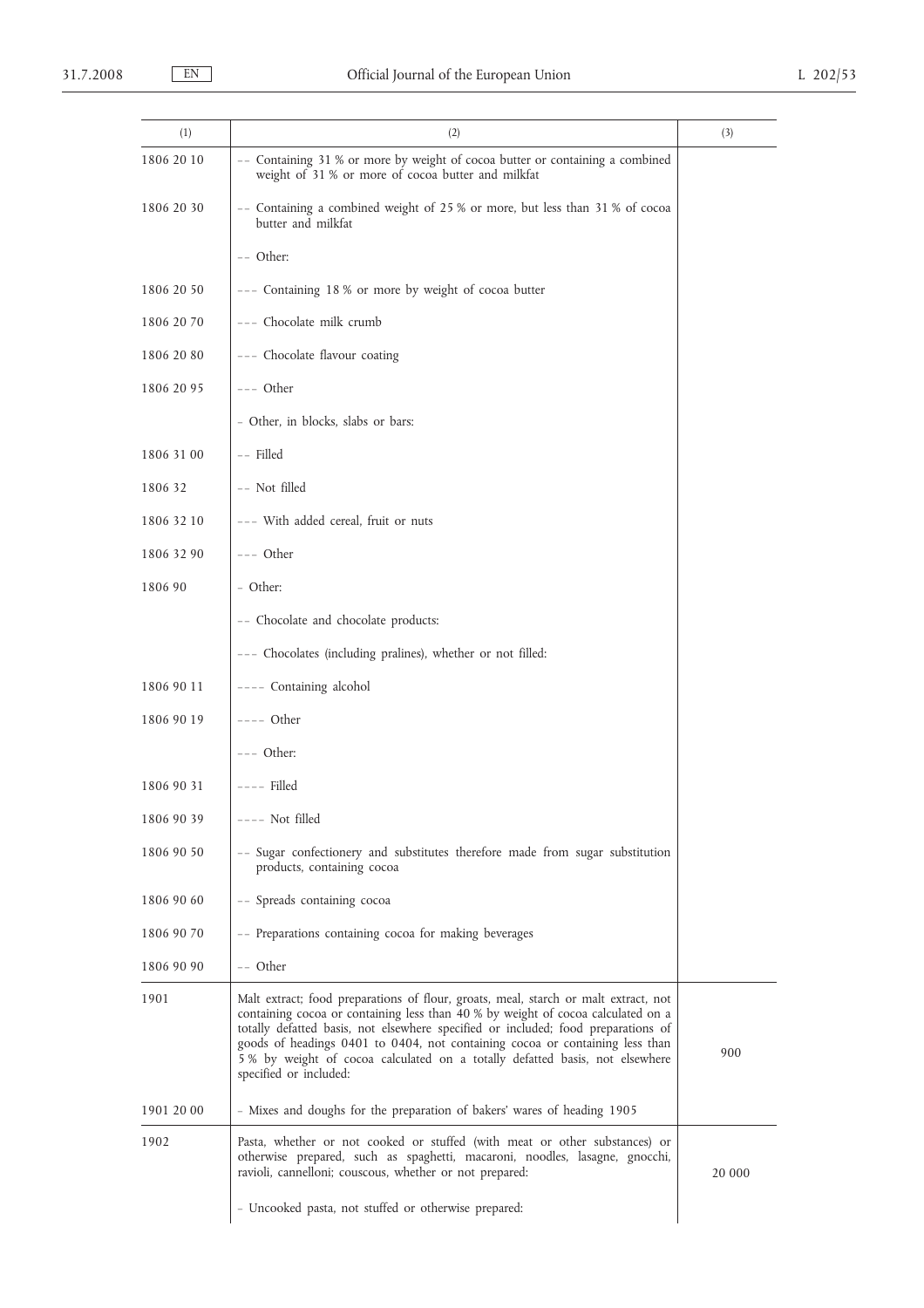| (1)        | (2)                                                                                                                                                                                                                                                                                                                            | (3)     |
|------------|--------------------------------------------------------------------------------------------------------------------------------------------------------------------------------------------------------------------------------------------------------------------------------------------------------------------------------|---------|
| 1902 11 00 | -- Containing eggs                                                                                                                                                                                                                                                                                                             |         |
| 1902 19    | $--$ Other:                                                                                                                                                                                                                                                                                                                    |         |
| 1902 19 10 | --- Containing no common wheat flour or meal                                                                                                                                                                                                                                                                                   |         |
| 1902 19 90 | $---$ Other                                                                                                                                                                                                                                                                                                                    |         |
| 1902 20    | - Stuffed pasta, whether or not cooked or otherwise prepared:                                                                                                                                                                                                                                                                  |         |
|            | -- Other:                                                                                                                                                                                                                                                                                                                      |         |
| 1902 20 91 | --- Cooked                                                                                                                                                                                                                                                                                                                     |         |
| 1902 20 99 | --- Other                                                                                                                                                                                                                                                                                                                      |         |
| 1902 30    | - Other pasta:                                                                                                                                                                                                                                                                                                                 |         |
| 1902 30 10 | -- Dried                                                                                                                                                                                                                                                                                                                       |         |
| 1902 30 90 | -- Other                                                                                                                                                                                                                                                                                                                       |         |
| 1902 40    | - Couscous:                                                                                                                                                                                                                                                                                                                    |         |
| 1902 40 10 | -- Unprepared                                                                                                                                                                                                                                                                                                                  |         |
| 1902 40 90 | -- Other                                                                                                                                                                                                                                                                                                                       |         |
| 1904       | Prepared foods obtained by the swelling or roasting of cereals or cereal products<br>(for example, cornflakes); cereals (other than maize (corn)), in grain form or in the<br>form of flakes or other worked grains (except flour, groats and meal), pre-cooked<br>or otherwise prepared, not elsewhere specified or included: |         |
| 1904 10    | - Prepared foods obtained by the swelling or roasting of cereals or cereal products:                                                                                                                                                                                                                                           | 500     |
| 1904 10 10 | -- Obtained from maize                                                                                                                                                                                                                                                                                                         |         |
| 1904 10 30 | -- Obtained from rice                                                                                                                                                                                                                                                                                                          |         |
| 1904 10 90 | -- Other                                                                                                                                                                                                                                                                                                                       |         |
| 1904 20    | - Prepared foods obtained from unroasted cereal flakes or from mixtures of<br>unroasted cereal flakes and roasted cereal flakes or swelled cereals:                                                                                                                                                                            |         |
| 1904 20 10 | -- Preparation of the muesli-type based on unroasted cereal flakes                                                                                                                                                                                                                                                             |         |
|            | -- Other:                                                                                                                                                                                                                                                                                                                      | 100     |
| 1904 20 91 | --- Obtained from maize                                                                                                                                                                                                                                                                                                        |         |
| 1904 20 95 | --- Obtained from rice                                                                                                                                                                                                                                                                                                         |         |
| 1904 20 99 | --- Other                                                                                                                                                                                                                                                                                                                      |         |
| 1904 30 00 | - Bulgur wheat                                                                                                                                                                                                                                                                                                                 | 10 000  |
| 1904 90    | - Other:                                                                                                                                                                                                                                                                                                                       |         |
| 1904 90 10 | -- Rice                                                                                                                                                                                                                                                                                                                        | 2 5 0 0 |
| 1904 90 80 | -- Other                                                                                                                                                                                                                                                                                                                       |         |
| 1905       | Bread, pastry, cakes, biscuits and other bakers' wares, whether or not containing<br>cocoa; communion wafers, empty cachets of a kind suitable for pharmaceutical<br>use, sealing wafers, ricepaper and similar products:                                                                                                      | 10 000  |
|            | - Sweet biscuits; waffles and wafers:                                                                                                                                                                                                                                                                                          |         |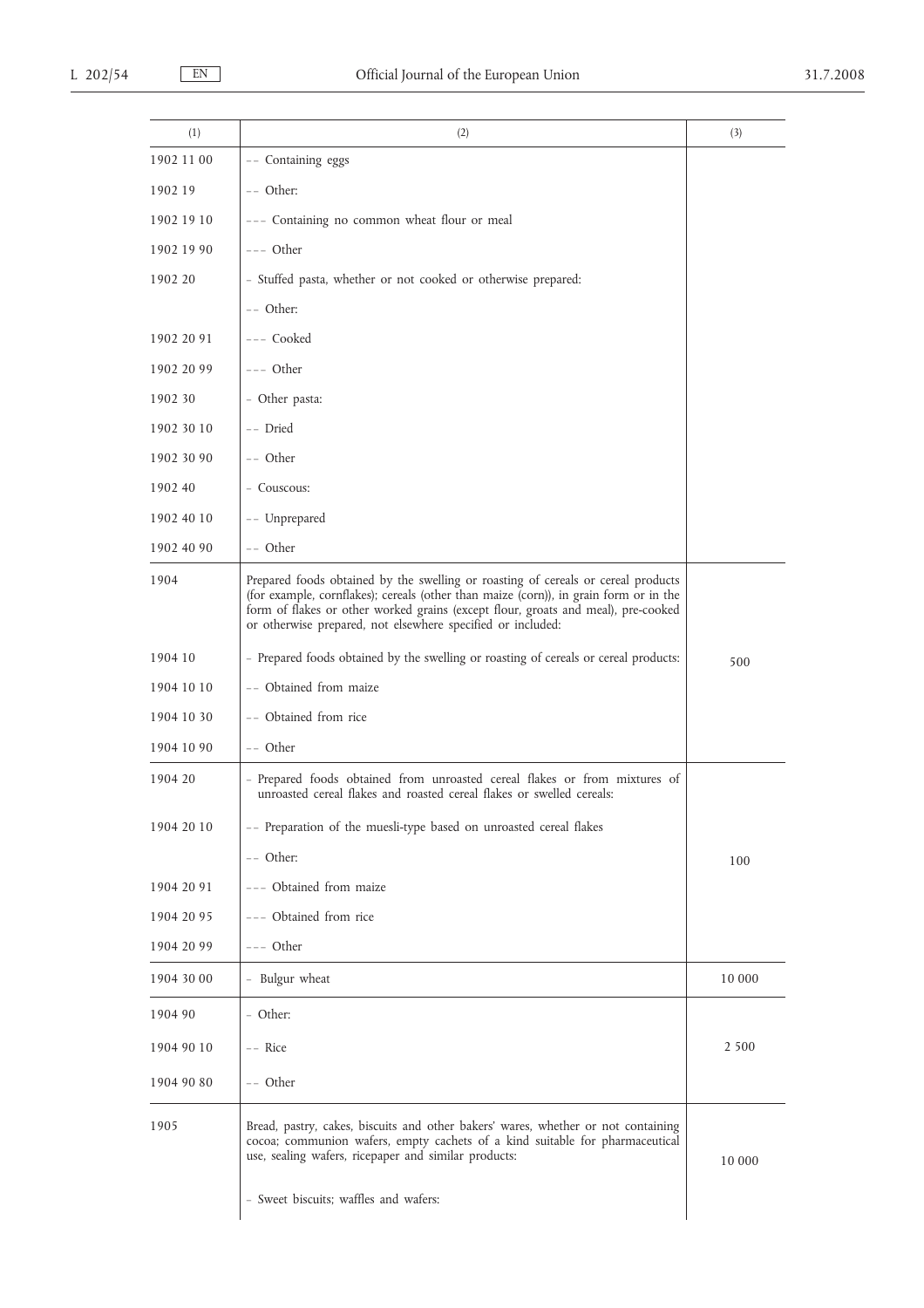| (1)        | (2)                                                                                                                                                                          | (3)     |
|------------|------------------------------------------------------------------------------------------------------------------------------------------------------------------------------|---------|
| 1905 31    | -- Sweet biscuits:                                                                                                                                                           |         |
|            | --- Completely or partially coated or covered with chocolate or other<br>preparations containing cocoa:                                                                      |         |
| 1905 31 11 | ---- In immediate packings of a net content not exceeding 85 g                                                                                                               |         |
| 1905 31 19 | $---$ Other                                                                                                                                                                  |         |
|            | $---$ Other:                                                                                                                                                                 |         |
| 1905 31 30 | ---- Containing 8 % or more by weight of milk fats                                                                                                                           |         |
|            | $---$ Other:                                                                                                                                                                 |         |
| 1905 31 91 | ----- Sandwich biscuits                                                                                                                                                      |         |
| 1905 31 99 | $---$ Other                                                                                                                                                                  |         |
| 1905 32    | -- Waffles and wafers:                                                                                                                                                       |         |
| 1905 32 05 | --- With a water content exceeding 10 % by weight                                                                                                                            |         |
|            | $---$ Other                                                                                                                                                                  |         |
|            | ---- Completely or partially coated or covered with chocolate or other<br>preparations containing cocoa:                                                                     |         |
| 1905 32 11 | ----- In immediate packings of a net content not exceeding 85 g                                                                                                              | 3 0 0 0 |
| 1905 32 19 | $---$ Other                                                                                                                                                                  |         |
|            | $---$ Other:                                                                                                                                                                 |         |
| 1905 32 91 | ----- Salted, whether or not filled                                                                                                                                          |         |
| 1905 32 99 | $---$ Other                                                                                                                                                                  |         |
| 1905 40    | - Rusks, toasted bread and similar toasted products:                                                                                                                         |         |
| 1905 40 10 | -- Rusks                                                                                                                                                                     | 120     |
| 1905 40 90 | -- Other                                                                                                                                                                     |         |
| 1905 90    | - Other:                                                                                                                                                                     |         |
| 1905 90 10 | -- Matzos                                                                                                                                                                    |         |
| 1905 90 20 | -- Communion wafers, empty cachets of a kind suitable for pharmaceutical use,<br>sealing wafers, ricepaper and similar products                                              |         |
|            | $--$ Other:                                                                                                                                                                  |         |
| 1905 90 30 | --- Bread, not containing added honey, eggs, cheese or fruit, and containing by<br>weight in the dry matter state not more than 5% of sugars and not more<br>than 5 % of fat | 10 000  |
| 1905 90 45 | $---$ Biscuits                                                                                                                                                               |         |
| 1905 90 55 | --- Extruded or expanded products, savoury or salted                                                                                                                         |         |
|            | $---$ Other:                                                                                                                                                                 |         |
| 1905 90 60 | ---- With added sweetening matter                                                                                                                                            |         |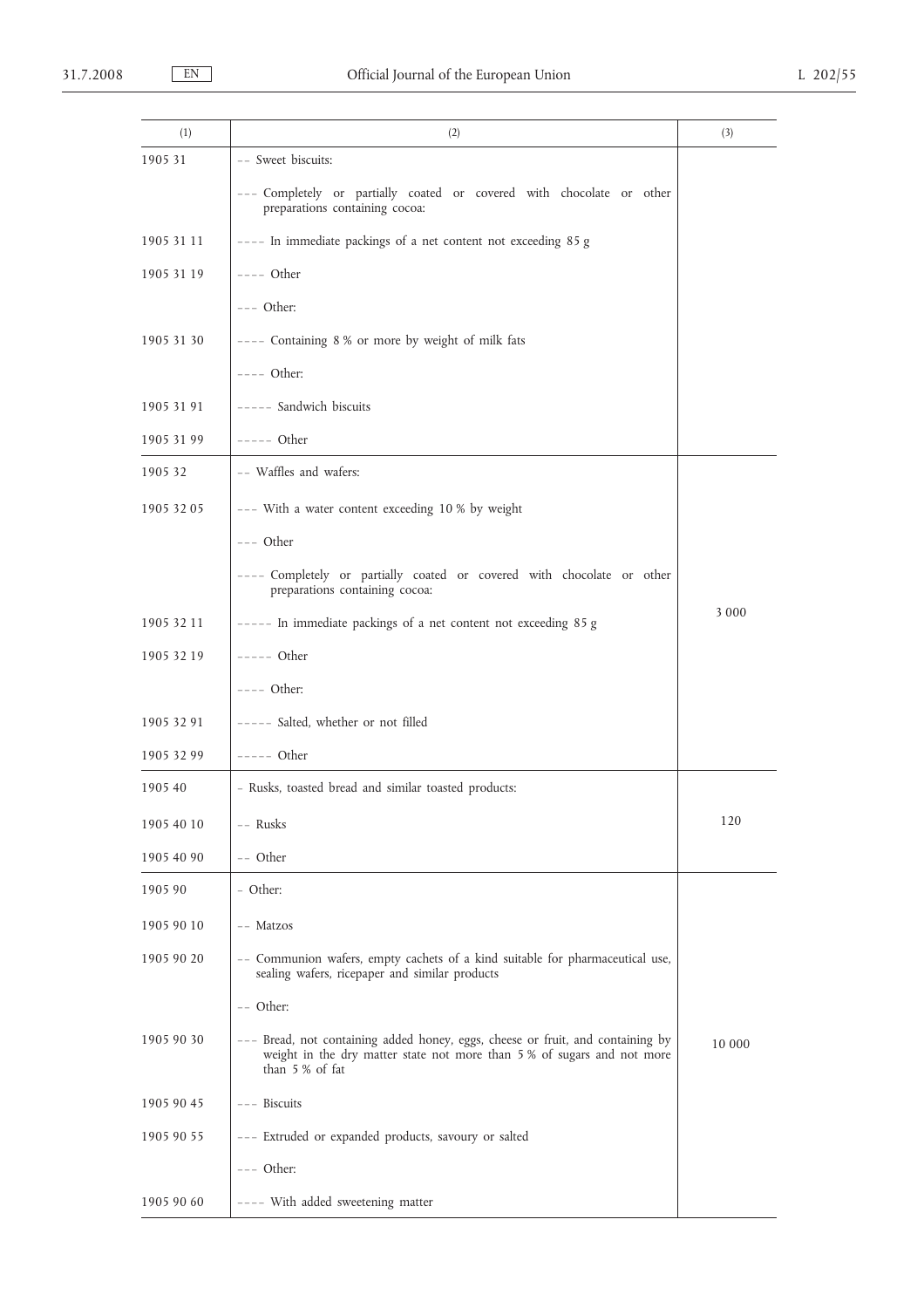| (1)        | (2)                                                                         | (3)        |
|------------|-----------------------------------------------------------------------------|------------|
| 2105 00    | Ice cream and other edible ice, whether or not containing cocoa:            |            |
| 2105 00 10 | - Containing no milk fats or containing less than 3% by weight of such fats |            |
|            | - Containing by weight of milk fats:                                        | $3000(^3)$ |
| 2105 00 91 | $--$ 3 % or more but less than 7 %                                          |            |
| 2105 00 99 | $-- 7\%$ or more                                                            |            |
| 2106       | Food preparations not elsewhere specified or included:                      |            |
| 2106 10    | - Protein concentrates and textured protein substances:                     |            |
| 2106 10 80 | -- Other                                                                    | 4 0 0 0    |
| 2106 90    | - Other:                                                                    |            |
| 2106 90 98 | $---$ Other                                                                 |            |

( 1) Products, which are excluded from the duty-free quota: 1704 90 99 9080, but including Halva and Lokoum.

( 2) Products, which are excluded from the duty-free quota: 1806 20 80 9080, 1806 20 95 9080, 1806 90 90 1980, 1806 90 90 9980. ( 3) Application delayed till the problems regarding imports into EU of milk and milk products originating in Turkey will be solved.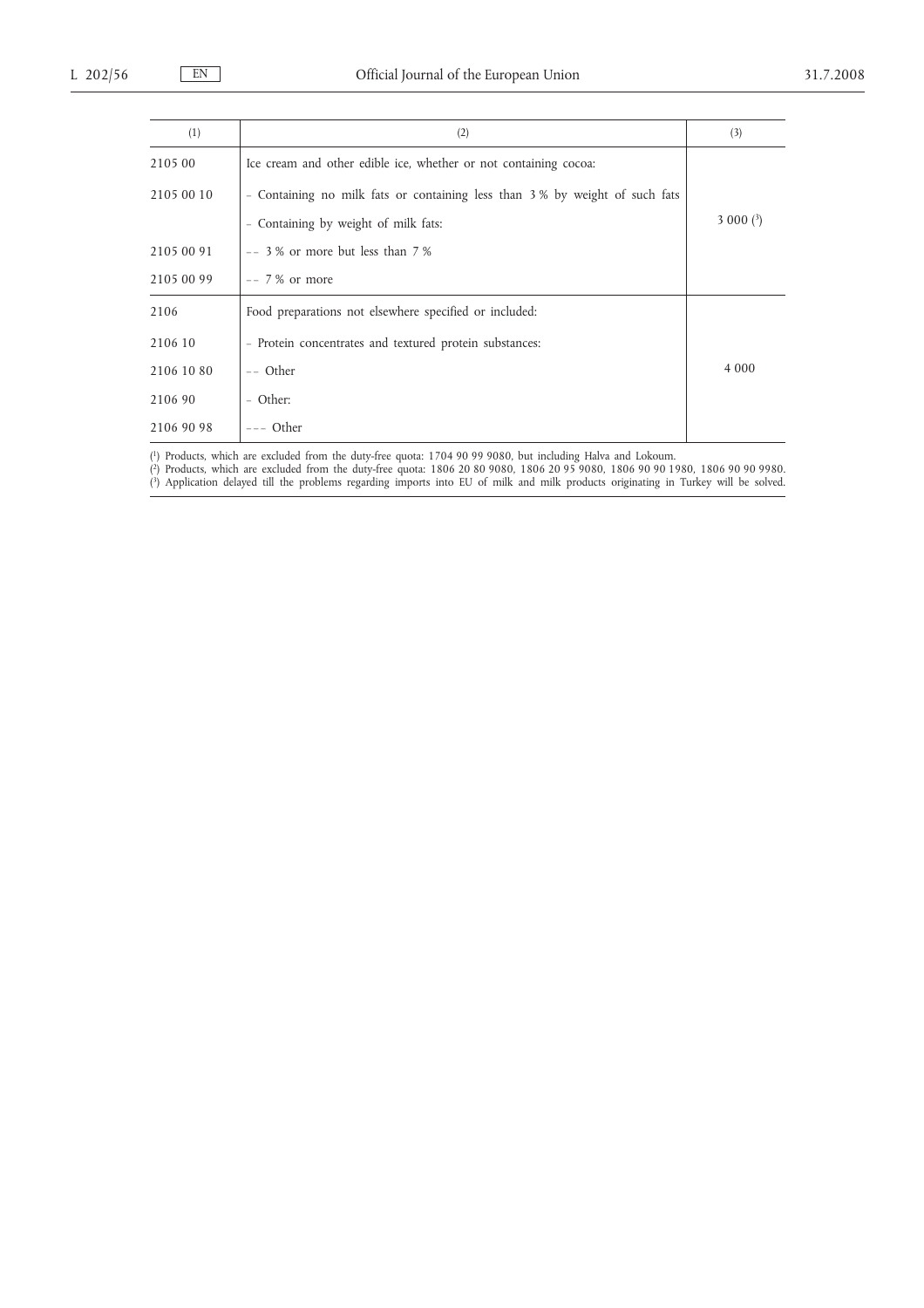## *ANNEX II*

## **Duty-free tariff quotas applicable upon imports into Turkey of processed agricultural products from the EU**

| CN code    | Product description                                                                                                                                    | Annual duty-free<br>tariff quota<br>(in tonnes net<br>weight) |
|------------|--------------------------------------------------------------------------------------------------------------------------------------------------------|---------------------------------------------------------------|
| (1)        | (2)                                                                                                                                                    | (3)                                                           |
| 1704       | Sugar confectionery (including white chocolate), not containing cocoa:                                                                                 |                                                               |
| 1704 10    | - Chewing gum, whether or not sugar-coated:                                                                                                            |                                                               |
|            | -- Containing less than 60% by weight of sucrose (including invert sugar<br>expressed as sucrose):                                                     |                                                               |
| 1704 10 11 | --- Gum in strips                                                                                                                                      | 1 000                                                         |
| 1704 10 19 | --- Other                                                                                                                                              |                                                               |
|            | -- Containing 60% or more by weight of sucrose (including invert sugar<br>expressed as sucrose):                                                       |                                                               |
| 1704 10 91 | --- Gum in strips                                                                                                                                      |                                                               |
| 1704 10 99 | $---$ Other                                                                                                                                            |                                                               |
| 1704 90    | - Other:                                                                                                                                               |                                                               |
| 1704 90 30 | --- White chocolate                                                                                                                                    |                                                               |
|            | -- Other:                                                                                                                                              |                                                               |
| 1704 90 51 | --- Pastes, including marzipan, in immediate packings of a net content of 1 kg or<br>more                                                              |                                                               |
| 1704 90 55 | --- Throat pastilles and cough drops                                                                                                                   |                                                               |
| 1704 90 61 | --- Sugar-coated (panned) goods                                                                                                                        |                                                               |
|            | $---$ Other:                                                                                                                                           | 2 5 0 0                                                       |
| 1704 90 65 | ---- Gum confectionery and jelly confectionery, including fruit pastes in the form<br>of sugar confectionery                                           |                                                               |
| 1704 90 71 | ---- Boiled sweets whether or not filled                                                                                                               |                                                               |
| 1704 90 75 | ---- Toffees, caramels and similar sweets                                                                                                              |                                                               |
|            | $---$ Other:                                                                                                                                           |                                                               |
| 1704 90 81 | ----- Compressed tablets                                                                                                                               |                                                               |
| 1704 90 99 | $---$ Other                                                                                                                                            |                                                               |
| 1806       | Chocolate and other food preparations containing cocoa:                                                                                                |                                                               |
| 1806 10    | - Cocoa powder, containing added sugar or other sweetening matter:                                                                                     |                                                               |
| 1806 10 20 | -- Containing 5 % or more but less than 65 % by weight of sucrose (including<br>invert sugar expressed as sucrose) or isoglucose expressed as sucrose  | 7 0 0 0                                                       |
| 1806 10 30 | -- Containing 65 % or more but less than 80 % by weight of sucrose (including<br>invert sugar expressed as sucrose) or isoglucose expressed as sucrose |                                                               |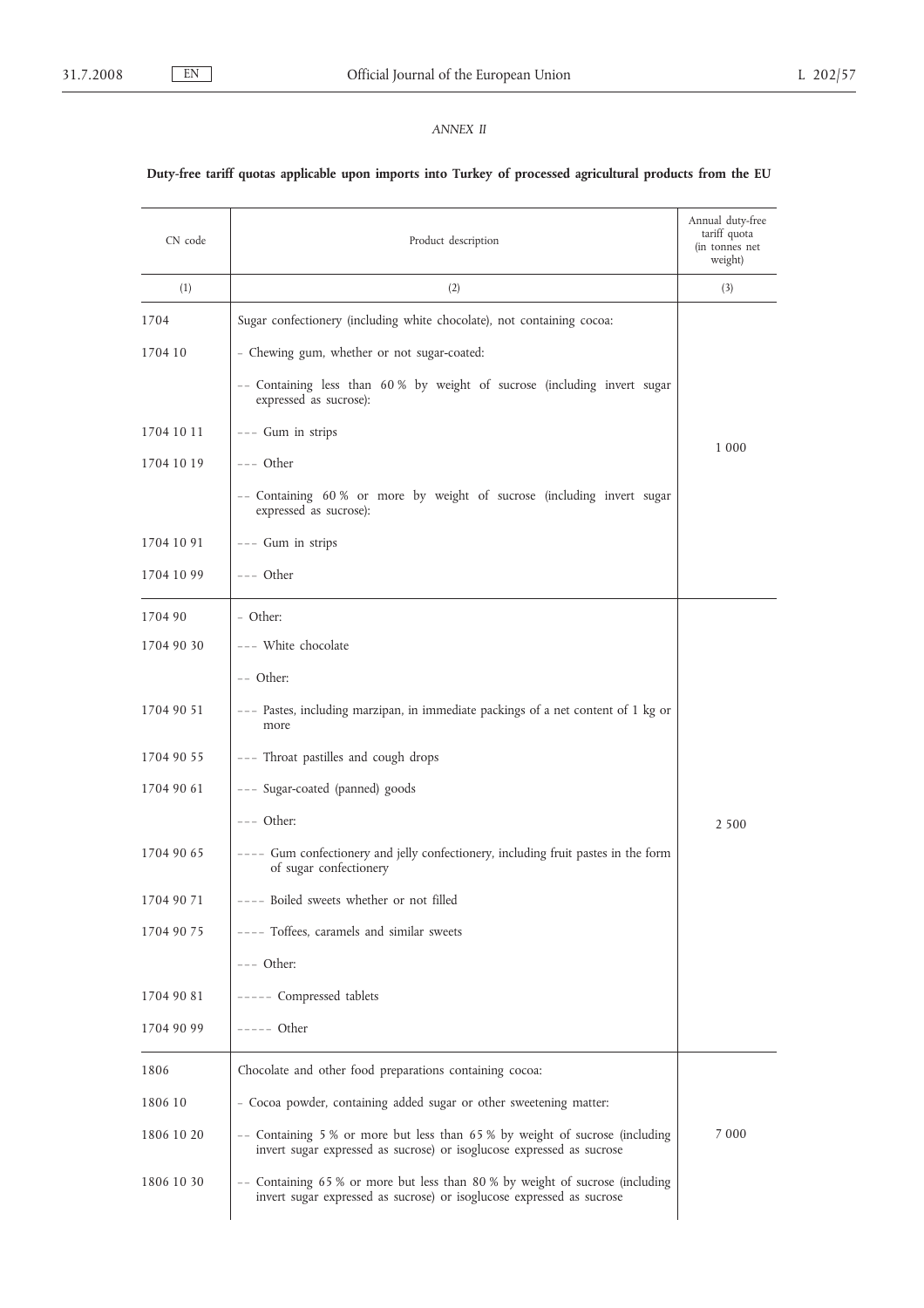| (1)        | (2)                                                                                                                                                                                                                                                                                                                                                                                                                                                    | (3) |
|------------|--------------------------------------------------------------------------------------------------------------------------------------------------------------------------------------------------------------------------------------------------------------------------------------------------------------------------------------------------------------------------------------------------------------------------------------------------------|-----|
| 1806 10 90 | -- Containing 80% or more by weight of sucrose (including invert sugar<br>expressed as sucrose) or isoglucose expressed as sucrose                                                                                                                                                                                                                                                                                                                     |     |
| 1806 20    | - Other preparations in blocks, slabs or bars weighing more than 2 kg or in<br>liquid, paste, powder, granular or other bulk form in containers or immediate<br>packings, of a content exceeding 2 kg:                                                                                                                                                                                                                                                 |     |
| 1806 20 10 | -- Containing 31 % or more by weight of cocoa butter or containing a combined<br>weight of 31 % or more of cocoa butter and milk fat                                                                                                                                                                                                                                                                                                                   |     |
| 1806 20 30 | -- Containing a combined weight of 25 % or more, but less than 31 % of cocoa<br>butter and milk fat                                                                                                                                                                                                                                                                                                                                                    |     |
|            | -- Other:                                                                                                                                                                                                                                                                                                                                                                                                                                              |     |
| 1806 20 50 | --- Containing 18% or more by weight of cocoa butter                                                                                                                                                                                                                                                                                                                                                                                                   |     |
| 1806 20 70 | --- Chocolate milk crumb                                                                                                                                                                                                                                                                                                                                                                                                                               |     |
| 1806 20 80 | --- Chocolate flavour coating                                                                                                                                                                                                                                                                                                                                                                                                                          |     |
| 1806 20 95 | $---$ Other                                                                                                                                                                                                                                                                                                                                                                                                                                            |     |
|            | - Other, in blocks, slabs or bars:                                                                                                                                                                                                                                                                                                                                                                                                                     |     |
| 1806 31 00 | -- Filled                                                                                                                                                                                                                                                                                                                                                                                                                                              |     |
| 1806 32    | -- Not filled                                                                                                                                                                                                                                                                                                                                                                                                                                          |     |
| 1806 32 10 | --- With added cereal, fruit or nuts                                                                                                                                                                                                                                                                                                                                                                                                                   |     |
| 1806 32 90 | $---$ Other                                                                                                                                                                                                                                                                                                                                                                                                                                            |     |
| 1806 90    | - Other:                                                                                                                                                                                                                                                                                                                                                                                                                                               |     |
|            | -- Chocolate and chocolate products:                                                                                                                                                                                                                                                                                                                                                                                                                   |     |
|            | --- Chocolates (including pralines), whether or not filled:                                                                                                                                                                                                                                                                                                                                                                                            |     |
| 1806 90 11 | ---- Containing alcohol                                                                                                                                                                                                                                                                                                                                                                                                                                |     |
| 1806 90 19 | $---$ Other                                                                                                                                                                                                                                                                                                                                                                                                                                            |     |
|            | --- Other:                                                                                                                                                                                                                                                                                                                                                                                                                                             |     |
| 1806 90 31 | $---$ Filled                                                                                                                                                                                                                                                                                                                                                                                                                                           |     |
| 1806 90 39 | $---$ Not filled                                                                                                                                                                                                                                                                                                                                                                                                                                       |     |
| 1806 90 50 | -- Sugar confectionery and substitutes therefor made from sugar substitution<br>products, containing cocoa                                                                                                                                                                                                                                                                                                                                             |     |
| 1806 90 60 | -- Spreads containing cocoa                                                                                                                                                                                                                                                                                                                                                                                                                            |     |
| 1806 90 70 | -- Preparations containing cocoa for making beverages                                                                                                                                                                                                                                                                                                                                                                                                  |     |
| 1806 90 90 | -- Other                                                                                                                                                                                                                                                                                                                                                                                                                                               |     |
| 1901       | Malt extract; food preparations of flour, groats, meal, starch or malt extract, not<br>containing cocoa or containing less than 40 % by weight of cocoa calculated on a<br>totally defatted basis, not elsewhere specified or included; food preparations of<br>goods of headings 0401 to 0404, not containing cocoa or containing less than<br>5 % by weight of cocoa calculated on a totally defatted basis, not elsewhere<br>specified or included: | 500 |
| 1901 10 00 | - Preparations for infant use, put up for retail sale                                                                                                                                                                                                                                                                                                                                                                                                  |     |
| 1901 20    | - Mixes and doughs for the preparation of bakers' wares of heading 1905                                                                                                                                                                                                                                                                                                                                                                                | 300 |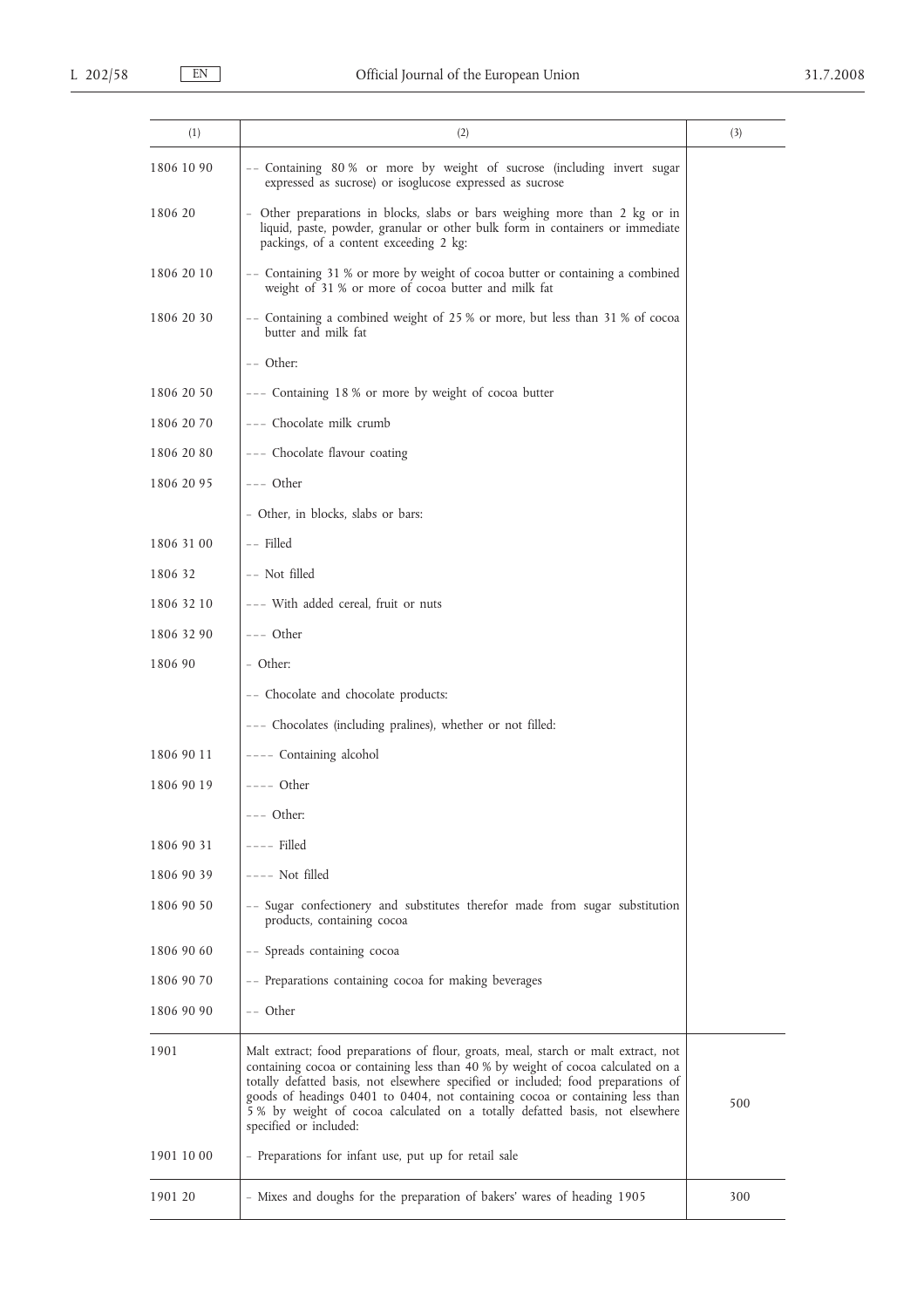| (1)        | (2)                                                                                                                                                                                                                                                                                                                            | (3)     |
|------------|--------------------------------------------------------------------------------------------------------------------------------------------------------------------------------------------------------------------------------------------------------------------------------------------------------------------------------|---------|
| 1901 90    | - Other:                                                                                                                                                                                                                                                                                                                       |         |
|            | -- Malt extract:                                                                                                                                                                                                                                                                                                               |         |
| 1901 90 11 | --- With a dry extract content of 90 % or more by weight                                                                                                                                                                                                                                                                       |         |
| 1901 90 19 | $---$ Other                                                                                                                                                                                                                                                                                                                    | 2000    |
|            | -- Other:                                                                                                                                                                                                                                                                                                                      |         |
| 1901 90 99 | --- Other                                                                                                                                                                                                                                                                                                                      |         |
| 1902       | Pasta, whether or not cooked or stuffed (with meat or other substances) or<br>otherwise prepared, such as spaghetti, macaroni, noodles, lasagne, gnocchi,<br>ravioli, cannelloni; couscous, whether or not prepared:                                                                                                           |         |
|            | - Uncooked pasta, not stuffed or otherwise prepared:                                                                                                                                                                                                                                                                           |         |
| 1902 11 00 | -- Containing eggs                                                                                                                                                                                                                                                                                                             |         |
| 1902 19    | $--$ Other:                                                                                                                                                                                                                                                                                                                    |         |
| 1902 19 10 | --- Containing no common wheat flour or meal                                                                                                                                                                                                                                                                                   |         |
| 1902 19 90 | $---$ Other                                                                                                                                                                                                                                                                                                                    |         |
| 1902 20    | - Stuffed pasta, whether or not cooked or otherwise prepared:                                                                                                                                                                                                                                                                  |         |
|            | $--$ Other:                                                                                                                                                                                                                                                                                                                    | 20 000  |
| 1902 20 91 | --- Cooked                                                                                                                                                                                                                                                                                                                     |         |
| 1902 20 99 | --- Other                                                                                                                                                                                                                                                                                                                      |         |
| 1902 30    | - Other pasta:                                                                                                                                                                                                                                                                                                                 |         |
| 1902 30 10 | -- Dried                                                                                                                                                                                                                                                                                                                       |         |
| 1902 30 90 | -- Other                                                                                                                                                                                                                                                                                                                       |         |
| 1902 40    | - Couscous:                                                                                                                                                                                                                                                                                                                    |         |
| 1902 40 10 | -- Unprepared                                                                                                                                                                                                                                                                                                                  |         |
| 1902 40 90 | -- Other                                                                                                                                                                                                                                                                                                                       |         |
| 1904       | Prepared foods obtained by the swelling or roasting of cereals or cereal products<br>(for example, cornflakes); cereals (other than maize (corn)), in grain form or in the<br>form of flakes or other worked grains (except flour, groats and meal), pre-cooked<br>or otherwise prepared, not elsewhere specified or included: |         |
| 1904 10    | - Prepared foods obtained by the swelling or roasting of cereals or cereal products:                                                                                                                                                                                                                                           | 5 0 0 0 |
| 1904 10 10 | -- Obtained from maize                                                                                                                                                                                                                                                                                                         |         |
| 1904 10 30 | -- Obtained from rice                                                                                                                                                                                                                                                                                                          |         |
| 1904 10 90 | -- Other                                                                                                                                                                                                                                                                                                                       |         |
| 1904 20    | - Prepared foods obtained from unroasted cereal flakes or from mixtures of<br>unroasted cereal flakes and roasted cereal flakes or swelled cereals:                                                                                                                                                                            |         |
| 1904 20 10 | -- Preparation of the muesli-type based on unroasted cereal flakes                                                                                                                                                                                                                                                             | 500     |
|            | -- Other:                                                                                                                                                                                                                                                                                                                      |         |
| 1904 20 91 | --- Obtained from maize                                                                                                                                                                                                                                                                                                        |         |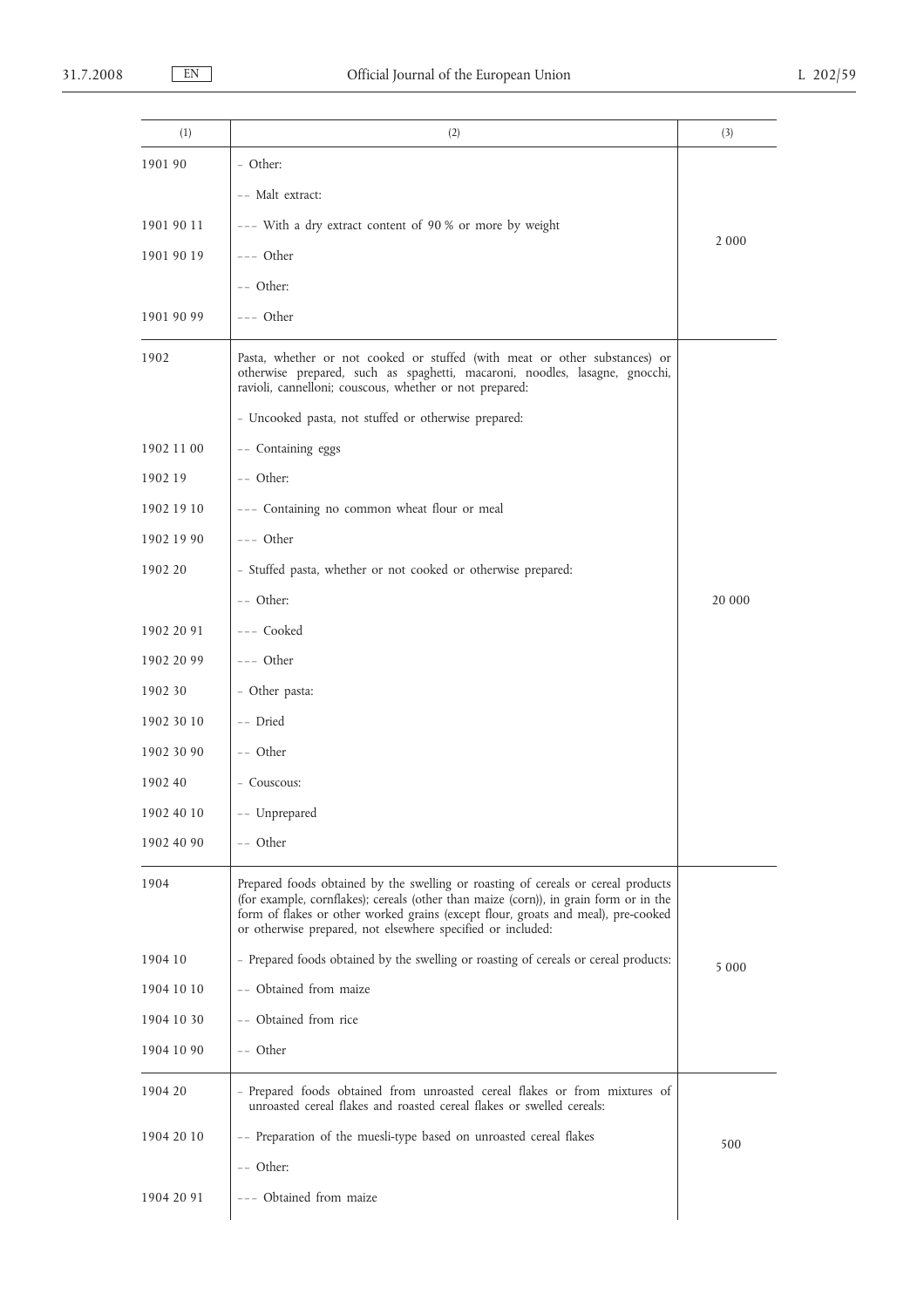| (1)        | (2)                                                                                                                                                                                                                       | (3)   |
|------------|---------------------------------------------------------------------------------------------------------------------------------------------------------------------------------------------------------------------------|-------|
| 1904 20 95 | --- Obtained from rice                                                                                                                                                                                                    |       |
| 1904 20 99 | $---$ Other                                                                                                                                                                                                               |       |
| 1904 90    | - Other:                                                                                                                                                                                                                  |       |
| 1904 90 10 | $--$ Rice                                                                                                                                                                                                                 | 300   |
| 1904 90 80 | $--$ Other                                                                                                                                                                                                                |       |
| 1905       | Bread, pastry, cakes, biscuits and other bakers' wares, whether or not containing<br>cocoa; communion wafers, empty cachets of a kind suitable for pharmaceutical<br>use, sealing wafers, ricepaper and similar products: |       |
|            | - Sweet biscuits; waffles and wafers:                                                                                                                                                                                     |       |
| 1905 31    | -- Sweet biscuits:                                                                                                                                                                                                        |       |
|            | --- Completely or partially coated or covered with chocolate or other<br>preparations containing cocoa:                                                                                                                   |       |
| 1905 31 11 | ---- In immediate packings of a net content not exceeding 85 g                                                                                                                                                            | 1 000 |
| 1905 31 19 | $---$ Other                                                                                                                                                                                                               |       |
|            | $---$ Other:                                                                                                                                                                                                              |       |
| 1905 31 30 | ---- Containing 8% or more by weight of milk fats                                                                                                                                                                         |       |
|            | $---$ Other:                                                                                                                                                                                                              |       |
| 1905 31 91 | ----- Sandwich biscuits                                                                                                                                                                                                   |       |
| 1905 31 99 | $---$ Other                                                                                                                                                                                                               |       |
| 1905 32    | -- Waffles and wafers:                                                                                                                                                                                                    |       |
| 1905 32 05 | --- With a water content exceeding 10 % by weight                                                                                                                                                                         |       |
|            | --- Other                                                                                                                                                                                                                 |       |
|            | ---- Completely or partially coated or covered with chocolate or other<br>preparations containing cocoa:                                                                                                                  |       |
| 1905 32 11 | ----- In immediate packings of a net content not exceeding 85 g                                                                                                                                                           | 600   |
| 1905 32 19 | $---$ Other                                                                                                                                                                                                               |       |
|            | $---$ Other:                                                                                                                                                                                                              |       |
| 1905 32 91 | ----- Salted, whether or not filled                                                                                                                                                                                       |       |
| 1905 32 99 | $---$ Other                                                                                                                                                                                                               |       |
| 1905 40    | - Rusks, toasted bread and similar toasted products:                                                                                                                                                                      |       |
| 1905 40 10 | -- Rusks                                                                                                                                                                                                                  | 200   |
| 1905 40 90 | -- Other                                                                                                                                                                                                                  |       |
| 1905 90    | - Other:                                                                                                                                                                                                                  |       |
| 1905 90 10 | -- Matzos                                                                                                                                                                                                                 | 1 500 |